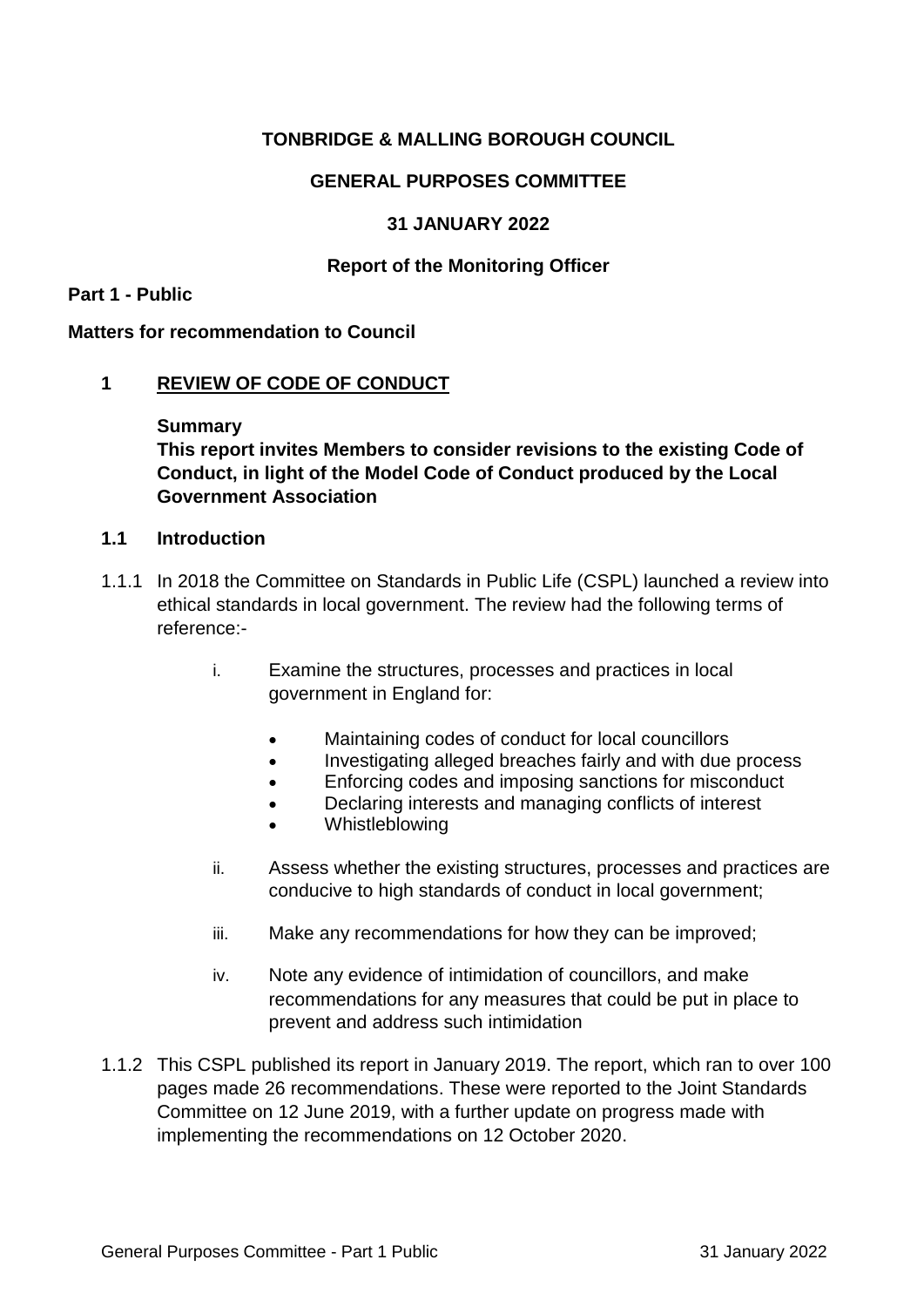1.1.3 The first recommendation of the CSPL related to the Code of Conduct for elected members :

"*The Local Government Association should create an updated model code of conduct in consultation with representative bodies of councillors and officers of all tiers of local government"*

- 1.1.4 The CSPL found in relation to codes of conduct that there was considerable variation in the length, quality and clarity of codes of conduct and considered that this created confusion among members of the public, and among councillors who represent more than one tier of local government. The CSPL considered that many codes of conduct failed to address adequately important areas of behaviour such as social media use and bullying and harassment. The CSPL therefore recommended that an updated model code of conduct should be made available to local authorities in order to enhance the consistency and quality of local authority codes.
- 1.1.5 The CSPL considered, however, that there were benefits to local authorities being able to amend and have ownership of their own codes of conduct. The updated model code should therefore be voluntary and able to be adapted by local authorities. There was also a specific recommendation that the scope of the code of conduct should also be widened, with a rebuttable presumption that a councillor's public behaviour, including comments made on publicly accessible social media, is in their official capacity.

# **1.2 The LGA Model Code**

- 1.2.1 In response to the recommendation of the CSPL, a new voluntary model Members' Code of Conduct was published by the Local Government Association during 2020. A copy of the model code is attached as **Annex 1**. The LGA has also produced supporting guidance to the model code, which can be viewed at [Guidance on Local Government Association Model](https://www.local.gov.uk/publications/guidance-local-government-association-model-councillor-code-conduct) Councillor Code of Conduct | [Local Government Association](https://www.local.gov.uk/publications/guidance-local-government-association-model-councillor-code-conduct)
- 1.2.2 The existing Tonbridge & Malling Code is also attached as **Annex 2**, with a table comparing the differences between the codes at **Annex 3.**
- 1.2.3 Members are asked to note the following key points in respect of the model code:-
	- The model code introduces the concept of treating other Councillors, members of the public, staff and representatives of partner organisations with 'respect' whilst acknowledging the need to be able to engage in debate in a civil manner. This is consistent with the LGA's Civility in Public Life programme.
	- The model code makes it a requirement to comply with any sanction imposed following a finding that the code has been breached. At present as members will be aware sanctions for breach of the Members' Code of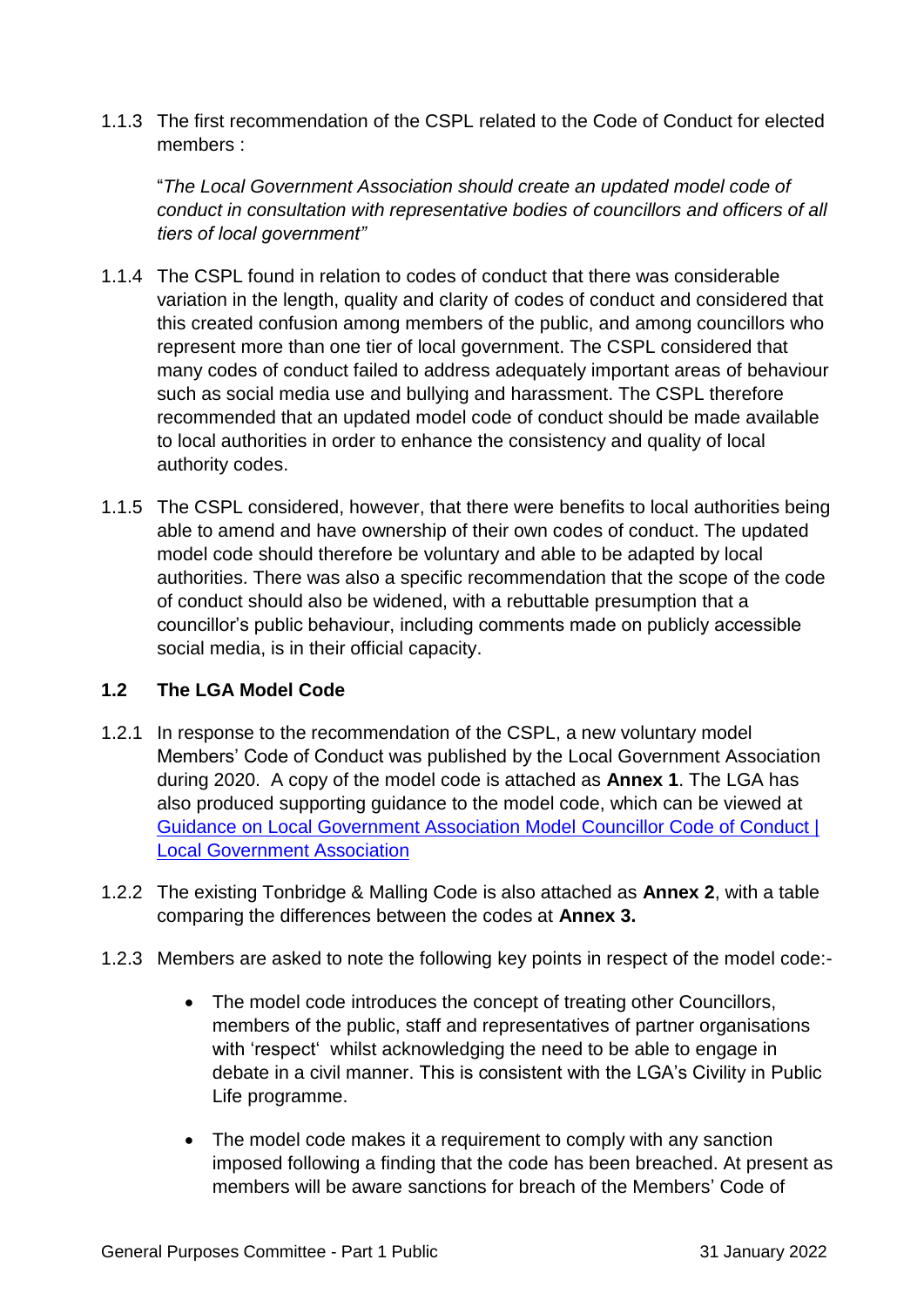Conduct are very limited. The CSPL recommended the Government change the law to allow Local Authorities the power to suspend councillors, without allowances, for up to six months (exercisable only where the authority's Independent Person agrees both with the finding of a breach and that suspending the councillor would be a proportionate sanction). As indicated above the government has yet to respond to this proposal.

 The model code sets the threshold for registration of gifts and hospitality at £50 (the threshold in the Kent code is £100).

# **1.3 Review of the LGA Model Code**

- 1.3.1 Since its publication, the Code has been subject to detailed consideration by Kent Secretaries (a Kent-wide group of Monitoring Officers at all Districts plus Medway Council and Kent County Council). A working group of Kent Secretaries has reviewed the Model Code, with a view to establishing whether it would be preferable to adopt the new Model in its entirety or whether it would be better to modify the existing Kent Code to reflect some elements of the Model. In the view of the working group the latter of these options was more appropriate, with the group then working on specific changes to the Kent Code.
- 1.3.2 A copy of the revised Kent Model Code is attached at **Annex 4**. A separate (revised) version of the Kent Code, tailored for use by Town and Parish Councils, is attached as **Annex 5**. A copy of the latter has already been sent to the Clerks of all Town & Parish Councils within the Borough so that their respective Councils may consider in more detail.
- 1.3.3 Members are asked to note the following principal changes to the Kent Model Code:-
	- **Para 2(2) (Scope)** new addition to clarify that the code applies to all forms of communication and interaction including social media;
	- **Para 3(2)(a) (General Obligations)** addition of harassment, and inclusion of ACAS definition of bullying;
	- **Para 3(2)(e) (General Obligations)** addition of specific obligation not to disclose exempt (part 2) papers;
	- **Para 3(3) (General Obligations)**  new addition to clarify that the absence of training cannot be used as a defence to a complaint under the Code;
	- **Annex 1 (Seven Principles of Public Life)** updated definitions

# **1.4 Financial and Value for Money Considerations**

- 1.4.1 None arising out of this report.
- **1.5 Legal implications**